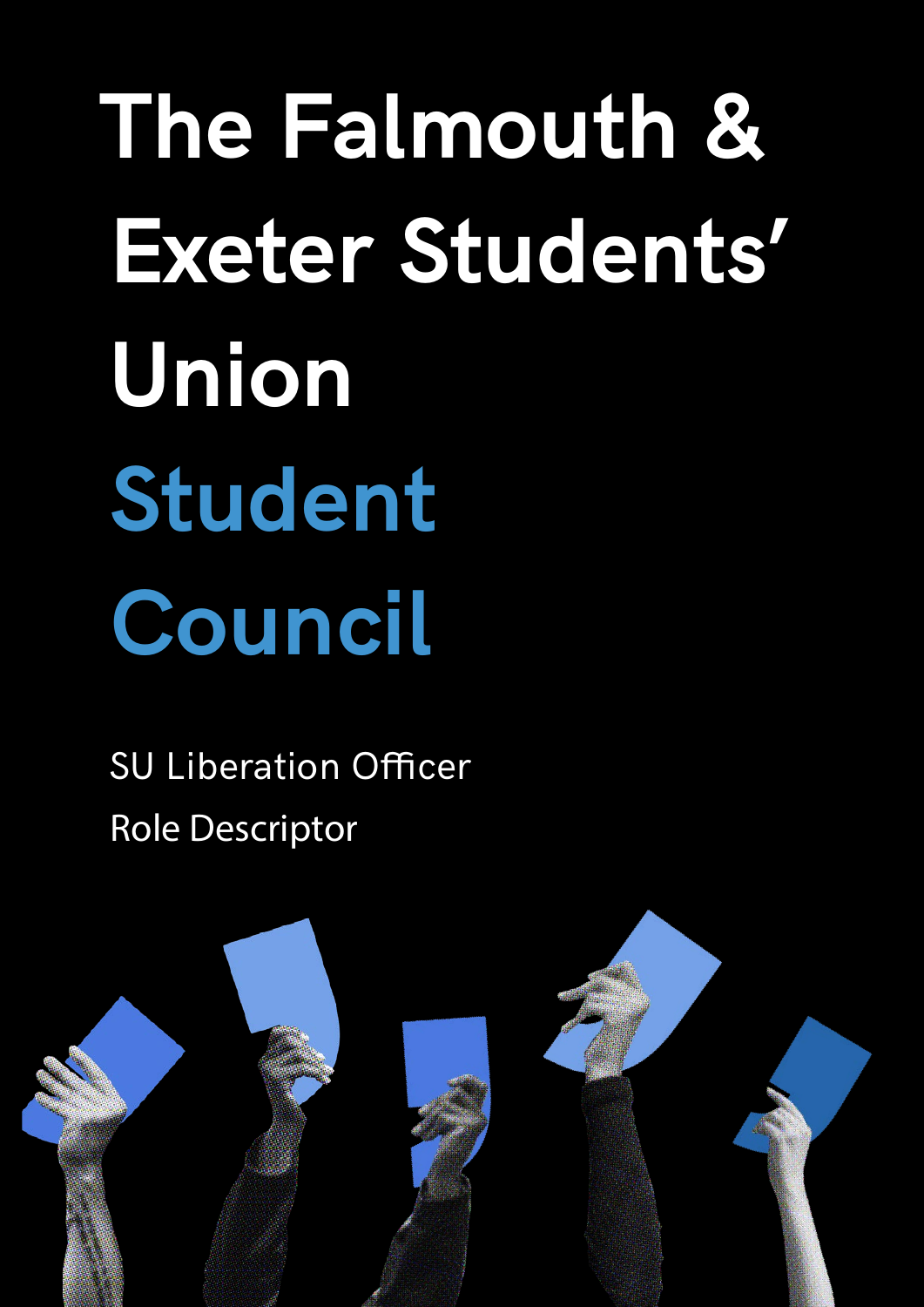## **SU Liberation Officer**

## Short Description:

You will be working with SU Presidents, and SU staff to give liberation groups a platform to be fully represented and enable them to flourish during their University experience

| Status:            | Part-Time Officer                                                      |
|--------------------|------------------------------------------------------------------------|
| Elected:           | By secret ballot by all Falmouth and Exeter students                   |
| Term of Office:    | 1 Academic Year                                                        |
| Accountable to:    | The student body via SU Board of Trustees, SU                          |
|                    | Student Council, Annual General Meeting and Union General Meetings     |
| Member of/attends: | SU Student Council (twice a term)                                      |
|                    | (Chair) Liberation committee                                           |
|                    | 1:1 with SU President Welfare & Inclusivity (twice termly              |
|                    | Regular updates with SU Student Voice staff                            |
|                    | <b>NUS International Students Conferences</b>                          |
|                    | Other groups or meetings as appropriate and mandated                   |
| Hours:             | As the role requires and can be flexible dependent on studies.         |
| Remuneration:      | This is a voluntary role, however, out of pocket expenses will be paid |
|                    | where appropriate.                                                     |

Role Summary:

- To represent and campaign on students' interests with particular regard to liberation issues;
- To work closely with the SU Presidents, and SU Staff to ensure that all SU policies, practices and activities provide equality of opportunity to all.
- To ensure the Liberation Committee works to the best of its ability in ensuring parity of opportunity and representation for students
- To facilitate the campaigns and progress of the Liberation Officers, to support and advise as necessary.
- To promote equality of all groups through the work of the liberation committee.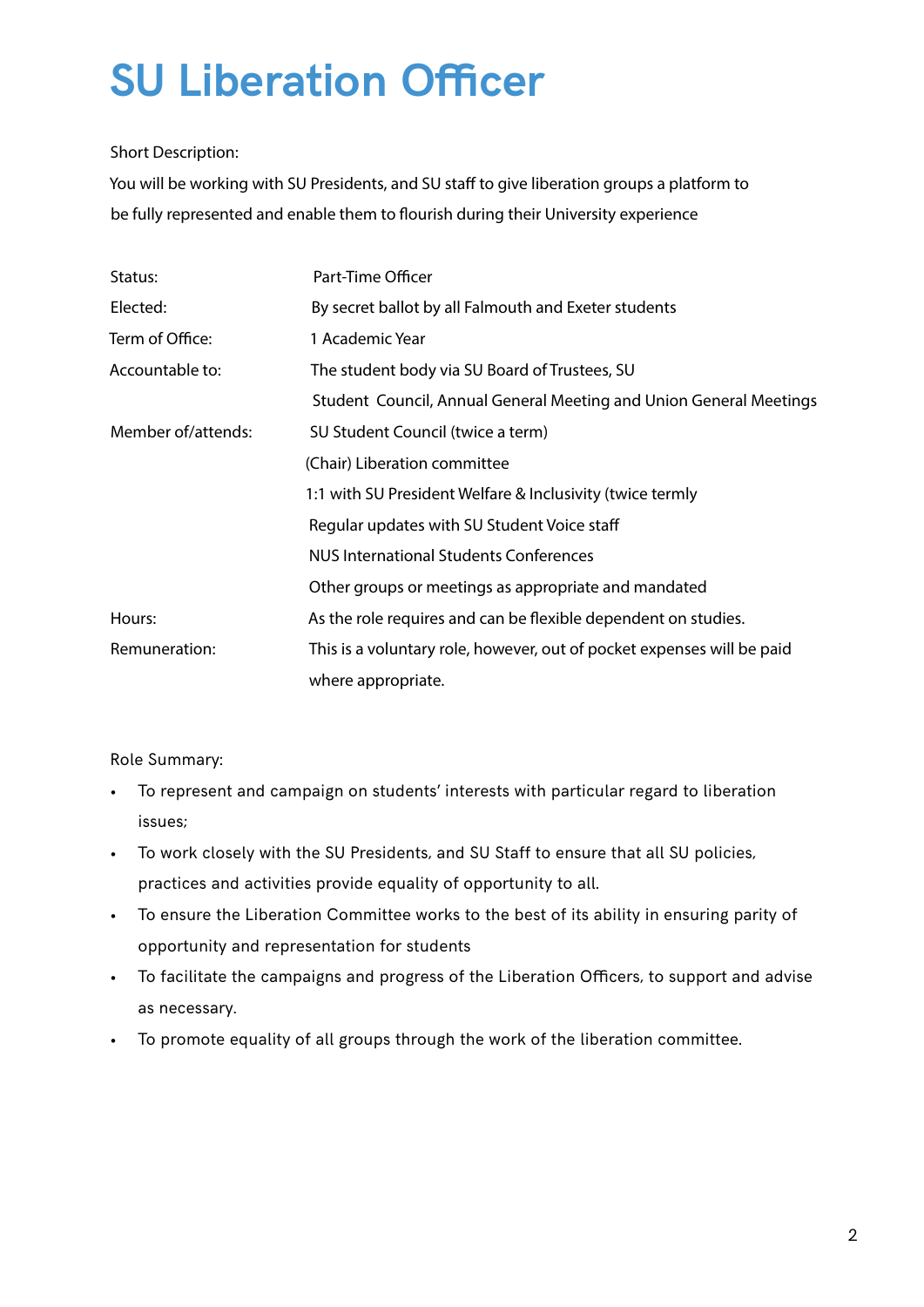Responsibilities:

- 1. To attend all meetings as required by the role;
- 2. To maintain an awareness of and encourage student involvement in NUS academic campaigns and other regional, national and international campaigns of relevance to students where appropriate;
- 3. To research NUS Liberation Conferences and ensure that either the correct liberation officer or yourself attends.
- 4. To report back on the experiences of yourself or SU Liberation Officers at NUS Liberation Conferences.
- 5. To attend other relevant meetings and make contact with appropriate colleagues within the University of Exeter, Falmouth University and FX Plus as agreed as well as external agencies to ensure that student equality issues are raised;
- 6. To promote equality issues and good practice to students in consultation with the SU Presidents and relevant SU staff;
- 7. To promote equality within services and support to students in consultation with the SU Presidents and relevant SU staff;
- 8. To campaign and raise awareness of liberation for minority student groups;
- 9. To liaise with relevant student liberation societies (e.g. LGBTQ+, Feminist Society, ACS, International Soc);
- 10. To help to develop effective liberation policy and practices within SU in line with SU protocols;
- 11. To work with SU staff and elected Officers to review services and activities and ensure that they promote and support liberation and provide a platform for the representation and expression of minority groups;
- 12. To Chair the Liberation Committee ensuring all groups are given a voice and all issues taken seriously. To (as much as possible) suspend personal opinions while chairing the committee.
- 13. To encourage and support all Liberation Officers sitting on the Liberation Committee to carry out their duties effectively.
- 14. To report on the Liberation Committee's activities to the SU Student Council
- 15. To present policy changes decided upon by the liberation committee to SU Student Council for approval.
- 16. To ensure that a minimum of one SU event during the academic year is held to focus on liberation issues;
- 17. To input into the planning and delivery of the next Welcome Week programme, particularly regarding mature student issues;